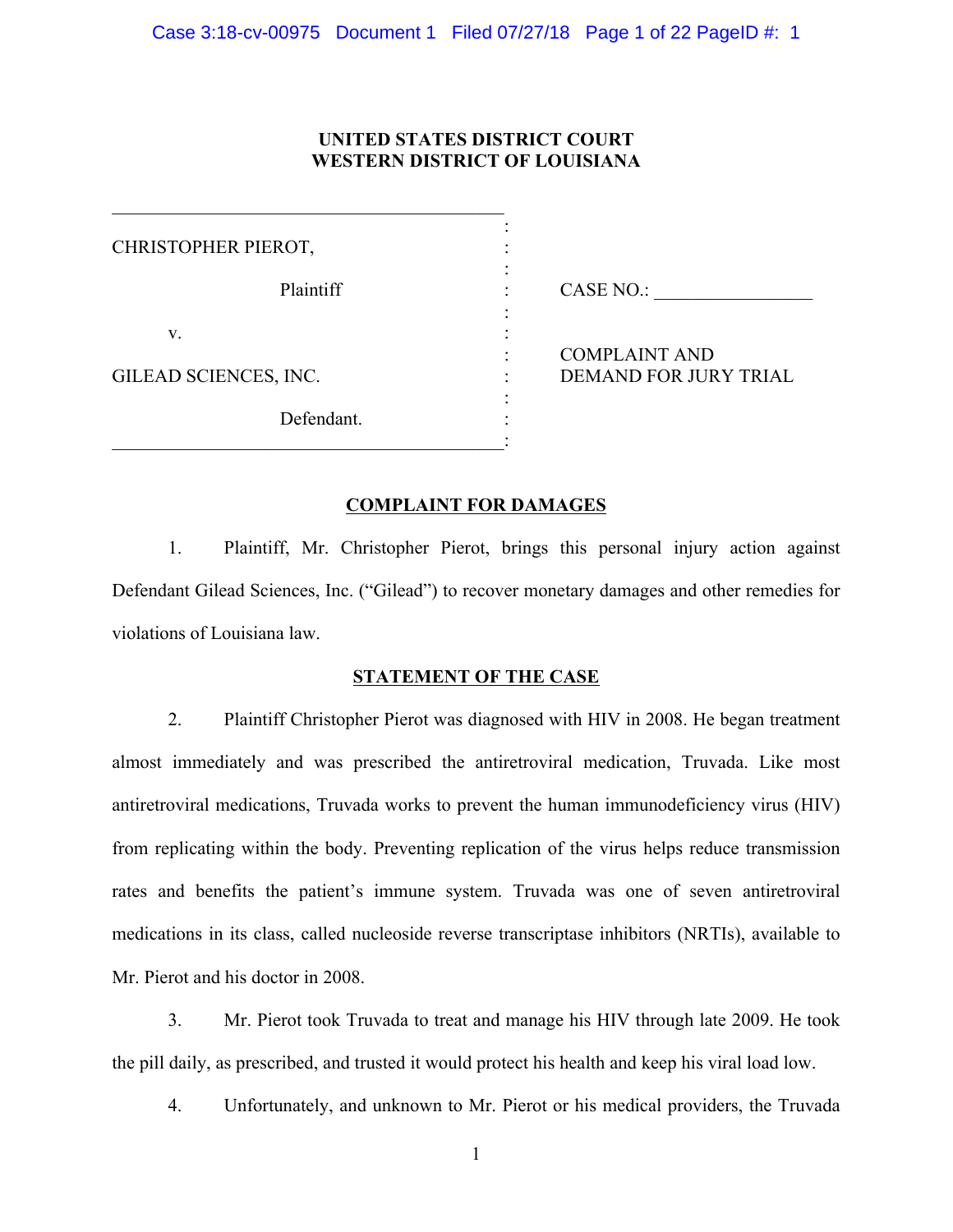#### Case 3:18-cv-00975 Document 1 Filed 07/27/18 Page 2 of 22 PageID #: 2

have kept his viral load manageable, but did so at great cost to his bones and bone mineral density.

5. Truvada's developer and manufacturer, Gilead, had long known that Truvada, suffered from low bioavailability<sup>1</sup> and had to be ingested at high doses in order to provide the promised antiviral effect.

6. Truvada's low bioavailability and high dosage meant that Mr. Pierot's body, already tasked with fighting HIV infection, would be required to process through large amounts of the drug before it could reach the needed concentration level of tenofovir (the drug's active compound) in Mr. Pierot's blood and plasma sufficient to prevent the virus from replicating.

7. The high required dosage also meant that Mr. Pierot's kidneys and bones received daily overexposure to the extremely potent and active form of the drug. Such exposure was not needed or even useful in treating his HIV, but, rather, resulted from the excessive amounts of Truvada that his body could not process. The remaining potent and toxic medication instead ended up in Mr. Pierot's bones and kidneys.

8. Gilead knew of Truvada's shortcomings from the very beginning of its development. Its low bioavailability was known, and preclinical toxicity studies showed kidneys and bones to be the target organs for toxicity when high doses of Truvada were administered.

9. And yet, with full knowledge of Truvada's toxicity, Gilead failed to adequately warn Mr. Pierot or his doctors of his risk for bone mineral density loss, bone necrosis, and/or bone fracture. Gilead's label downplayed the toxicity studies and suggested only that doctors "consider monitoring" bone mineral density "in patients with a history of pathologic fracture or

 $\overline{a}$ 

<sup>&</sup>lt;sup>1</sup> Bioavailability is the amount of a drug that enters circulation when introduced to the body. It is essentially a measure of absorption.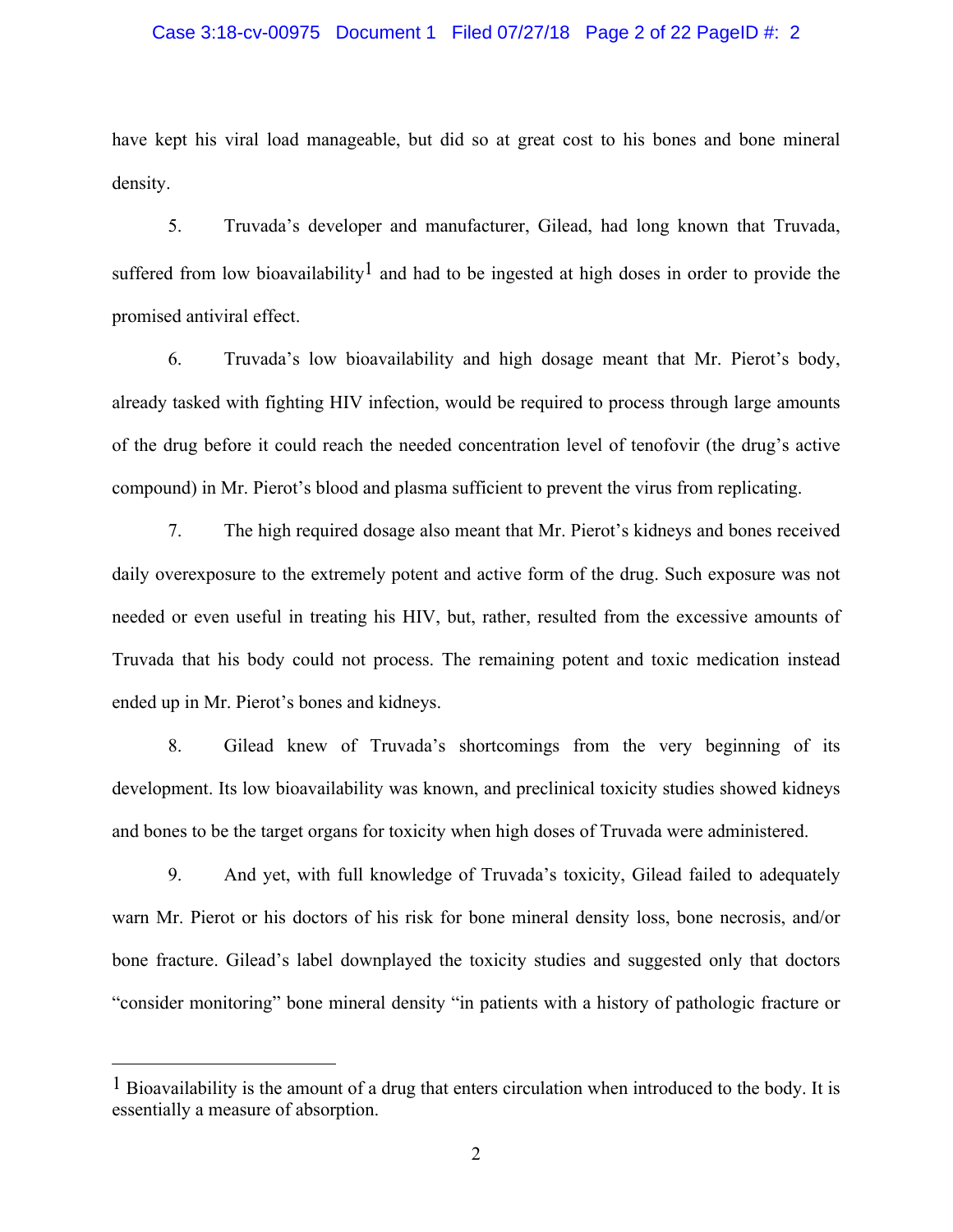#### Case 3:18-cv-00975 Document 1 Filed 07/27/18 Page 3 of 22 PageID #: 3

who are at risk for opsteopenia.

10. Only 26 years old at the time he began taking Truvada, Mr. Pierot had no history of fractures and was not at risk for osteopenia.

11. Had Mr. Pierot's doctors known that Truvada presented a risk bone mineral density loss, bone necrosis, and/or bone fracture for patients without any related history, they could have chosen another NRTI in 2008, switched Mr. Pierot's medication along the way, or monitored his bone mineral density more closely.

12. Gilead not only knew and failed to adequately warn of Truvada's risks to Mr. Pierot's bones, it also intentionally withheld a safer and more effective design of the drug in order to maximize monopoly profits.

13. Long before Gilead developed Truvada, Gilead had discovered and tested a similar form of the drug that could be given in lower doses with reduced toxicity to kidneys and bones. But, an improved form of the drug would have undercut Gilead's sales of Truvada, its first combination-pill entry into a crowded class of nucleotide analogue reverse transcriptase inhibitors (NRTIs). And, Gilead was counting on Truvada—along with related parent drug Viread—to to grow its market share and continue to set it apart from the pack of pharmaceutical companies with similar offerings.

14. Sales of Truvada and its parent drug Viread would eventually lead Gilead to a \$40 billion market capitalization and a quadrupling of its profits since 2004, to over \$5 billion in 2009 and over \$10 billion in 2015. The safer and more effective design Gilead had discovered, tested, and then rushed to provisionally patent, was shelved until Gilead had exhausted the profits it could earn from Truvada.

15. Gilead's decision to withhold a more effective and safer design, along with their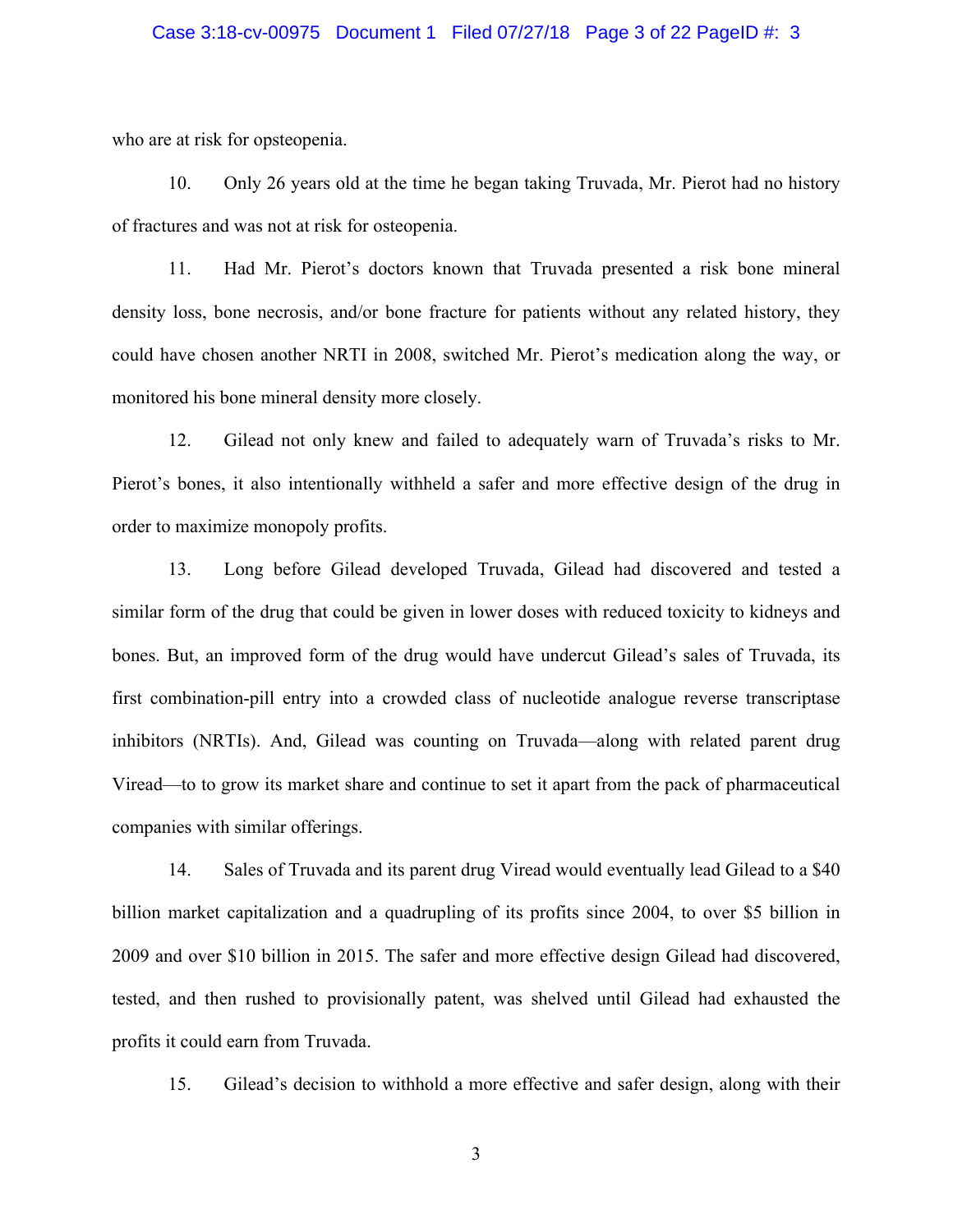#### Case 3:18-cv-00975 Document 1 Filed 07/27/18 Page 4 of 22 PageID #: 4

failure to warn, exacted a high price for Mr. Pierot, and caused severe bone mineral density and bone necrosis in both hips. In 2012, at the age of only 30, Mr. Pierot's hip bones had been so degraded by Gilead's medication that he was forces to have both hips replaced.

16. Had Gilead released Truvada in the safer and more effective design, Mr. Pierot, and countless other HIV-infected individuals could have been spared years, if not decades, of unnecessary bone and kidney toxicity.

17. Had Gilead adequately warned Mr. Pierot or his providers about the risk of bone mineral density loss, bone necrosis, and/or bone fracture, Mr. Pierot's medical providers could have prescribed one of the seven other antiviral medications available at that time.

18. Mr. Pierot's bone mineral density loss, bone necrosis, and resulting bilateral hip replacement at only 30 years old are a direct and proximate result of Gilead's wrongful conduct in designing, developing, manufacturing, testing, distributing, labeling, advertising, marketing, promoting, and selling an unsafe prescription antiviral drug, Truvada.

19. Mr. Pierot brings this action to recover medical and other expenses and all general and special damages related to his development of bone mineral density loss, bone necrosis, and hip replacement, and for general and specific future damages, and such other relief as requested herein for injuries suffered as a direct result of Mr. Pierot's ingestion of Truvada. At all times pertinent, Plaintiff used Truvada in a manner and dosage recommended by Gilead and prescribed by his doctor.

#### **PARTIES**

20. Plaintiff Christopher Pierot is a life-long Louisianan. Born and raised in Monroe, he remains a current resident. Mr. Pierot was prescribed and ingested Defendant's antiviral medication Truvada from 2008 through 2009. As a result of taking Truvada, Mr. Pierot suffered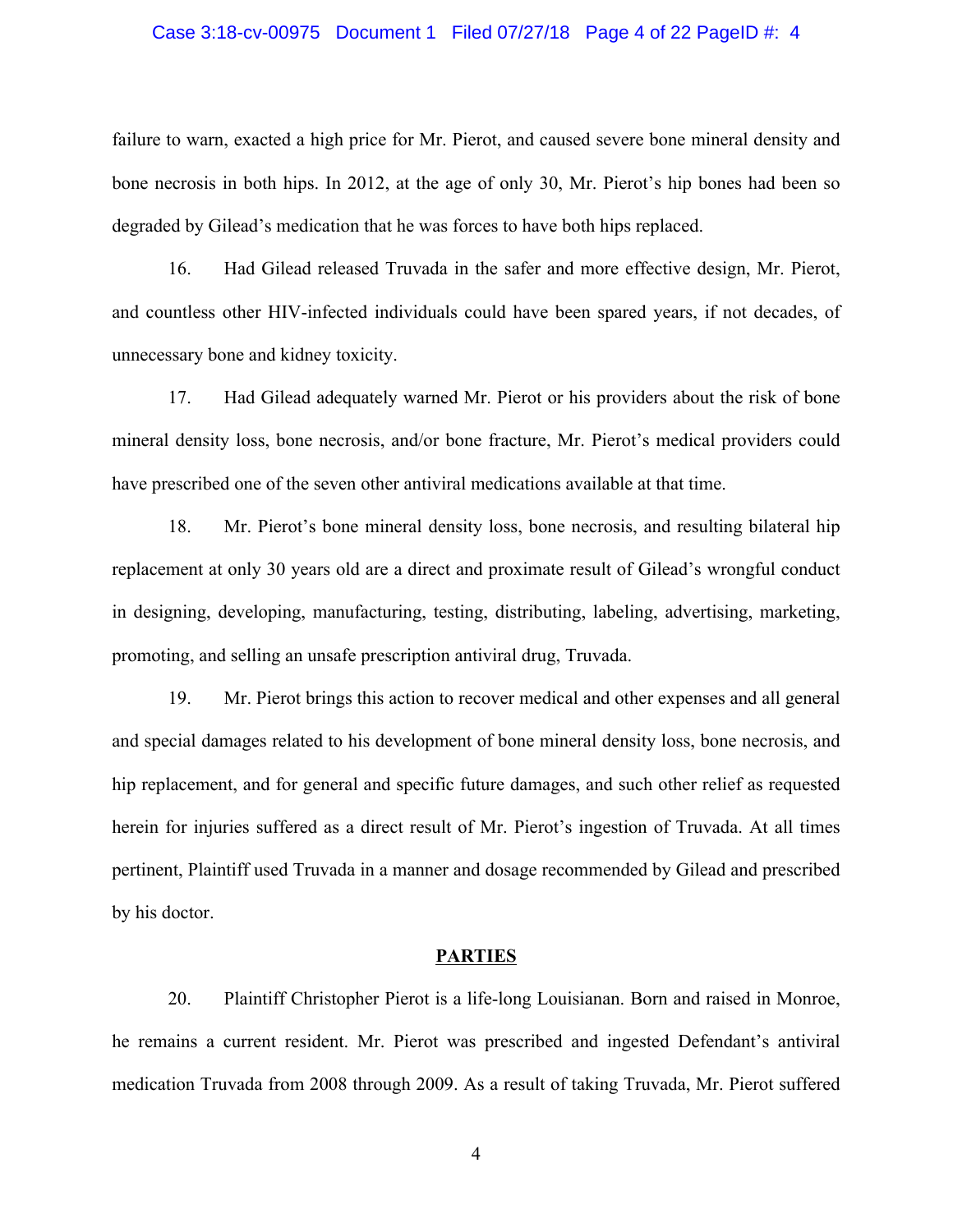#### Case 3:18-cv-00975 Document 1 Filed 07/27/18 Page 5 of 22 PageID #: 5

extensive bone mineral density loss and bone necrosis, and in 2012 was forced to undergo the replacement of both hips. The double hip replacement greatly impacted Mr. Pierot's life. He suffered a great deal of pain during and after each surgery. He was forced to take time off from work and school, and was eventually forced to shift course of his chosen profession. Mr. Pierot's continues to suffer from pain and a reduction of his enjoyment of life from his double hip replacements.

21. Defendant Gilead Sciences, Inc. is a corporation organized and existing under the laws of the State of Delaware, having its principal place of business at 333 Lakeside Drive, Foster City, California 94404. Gilead is a pharmaceutical company that develops and commercializes prescription medicines, including Truvada, which were prescribed for and ingested by Plaintiff. Gilead was founded in 1987 by Michael L. Riordan, at the time a 29-yearold medical doctor interested in developing antiviral medications after he contracted dengue fever while working in the Philippines. Gilead's head of research and development, John C. Martin, a chemist and entrepreneur, became the CEO in 1996, a position he maintained until late 2016.

22. Defendant Gilead regularly conducts business within the State of Louisiana and derives substantial revenues from drugs consumed in the State of Louisiana. At all times relevant to this complaint, Gilead was engaged in the business of manufacturing, promoting, marketing, distributing, and selling pharmaceutical drugs, including Truvada, which is distributed throughout the State of Louisiana and within the Western District of Louisiana.

#### **JURISDICTION AND VENUE**

23. Jurisdiction is conferred upon this Court by 28 U.S.C. § 1332 because full diversity of citizenship exists between the parties. Defendant is incorporated and has its principal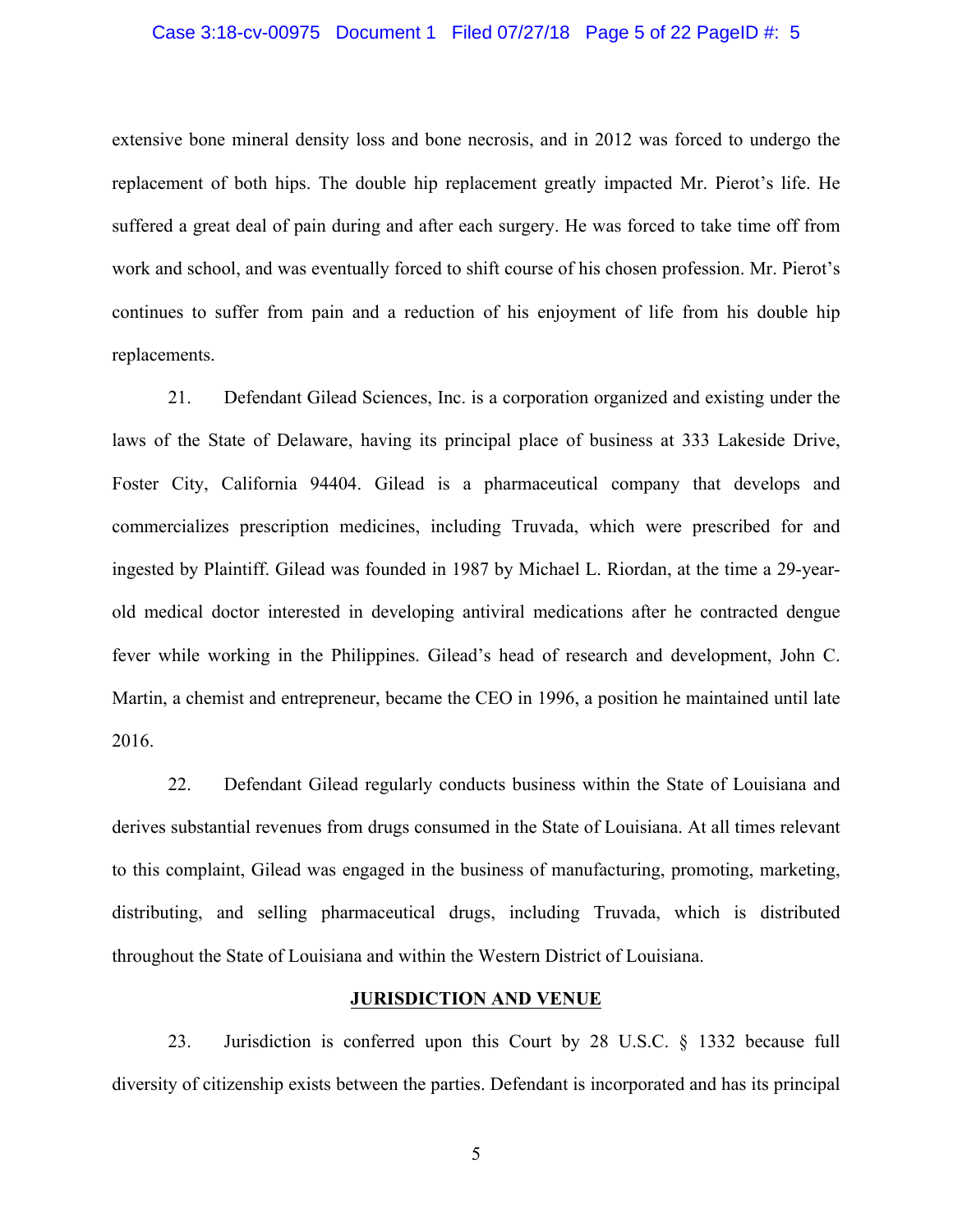#### Case 3:18-cv-00975 Document 1 Filed 07/27/18 Page 6 of 22 PageID #: 6

place of business in states other than Louisiana, the state in which Plaintiff resides. Further, the amount in controversy as to the Plaintiff exceeds \$75,000, exclusive of interest and costs.

24. This Court has supplemental jurisdiction over the remaining common law and state claims pursuant to 28 U.S.C. § 1367.

25. Venue is proper in this District pursuant to 28 U.S.C. § 1391(b) because a substantial part of the events or omissions giving rise to the claims occurred within the Western District of Louisiana.

### **FACTUAL ALLEGATIONS**

26. Plaintiff Christopher Pierot (Plaintiff or Mr. Pierot) was prescribed and ingested Defendant Gilead's antiviral medication, Truvada from 2008 through 2009. Plaintiff took Truvada as part of "highly active antiretroviral therapy" ("HAART") to treat and manage HIV infection.

27. Truvada is the brand name of "tenofovir disoproxil fumarate" ("TDF"), which is a prodrug of the compound tenofovir. A prodrug is an inactive form of medication that, once ingested and metabolized, is converted by the body into the pharmacologically active form of the drug being delivered.

28. TDF is not the only prodrug form of tenofovir. TAF, tenofovir alfenamide, is another prodrug form.

29. Both TDF and TAF are taken orally and after absorption, the biologicallyavailable tenofovir is passed into the blood.

30. Because TDF suffers from low oral bioavailability, it must be given in much higher doses to obtain the required therapeutic effects and prevent viral replication. TAF has superior bioavailability and achieves the needed therapeutic effects in doses that are a fraction of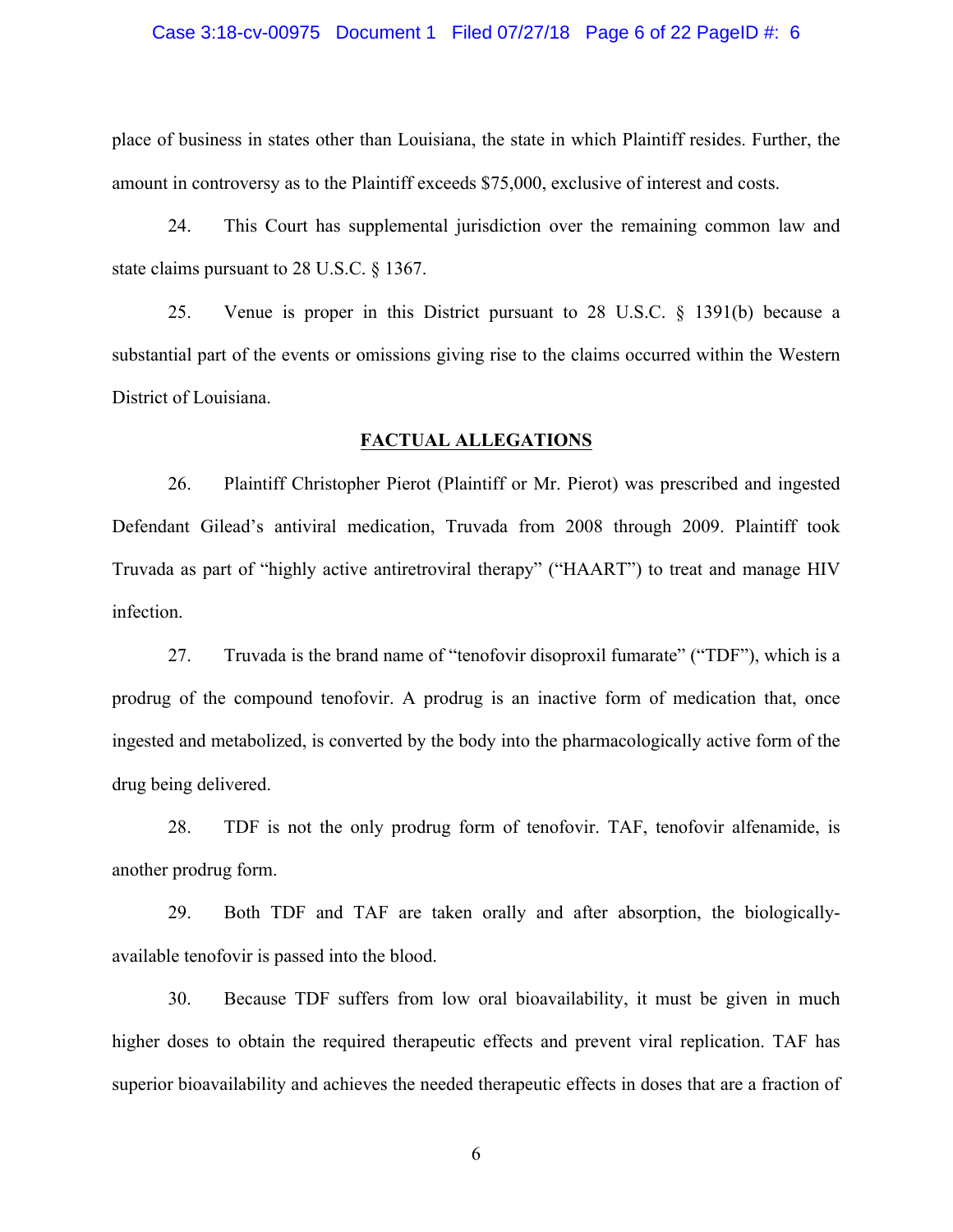#### Case 3:18-cv-00975 Document 1 Filed 07/27/18 Page 7 of 22 PageID #: 7

those required for TDF.

31. Tenofovir, the active drug in both TDF and TAF, was initially synthesized more than thirty years ago by Antonín Holý at the Institute of Organic Chemistry and Biochemistry, Academy of Sciences of the Czech Republic in Prague. Dr. Holý was a long-time collaborator Dr. Erik De Clerq, a medical doctor and researcher at the Rega Institute for Medical Research in Leuven, Belgium.

32. In the mid 1980s, Dr. De Clerq, listed as one of the inventors of both TAF and TDF, often travelled to visit and conduct research at Bristol-Myers Squibb in Wallingford, CT. His host and then-BMS employee, John C. Martin, PhD, would later become the head of Research and Development, and recently-retired president of Gilead Sciences.

33. Dr. De Clerq has called his association with Drs. Holý and Martin the "Holý Trinity." "Tenofovir has been the lifetime achievement of the Holý Trinity, *i.e.*, Antonín Holý, myself, and John C. Martin." De Clerq, Erik, *An Odyssey in antiviral drug development—50 years at the Riga Institute: 1964-2014*, Acta Pharmaceutica Sinica B, Chinese Pharmaceutical Association, 2015;5(6):520-543.

34. Dr. De Clerq describes TDF as "the most successful drug ever developed for the treatment of AIDS, and it owed its success to the ingenuity of the chemist, A. Holý, but also the the foresight of the industrialist, by chance also a chemist, John C. Martin, who brought it to the market, and the medical doctor (myself) who served as the go-in between." *Id.* 

35. In 1990 Mr. Martin left Bristol-Myers to become the head of Gilead's research and development. Focusing on how to combine HIV medications into fewer pills taken less frequently throughout the day, Mr. Martin, Gilead, and Dr. de Clerq discovered tenofovir among thousands of compounds they had licensed from Czech researchers.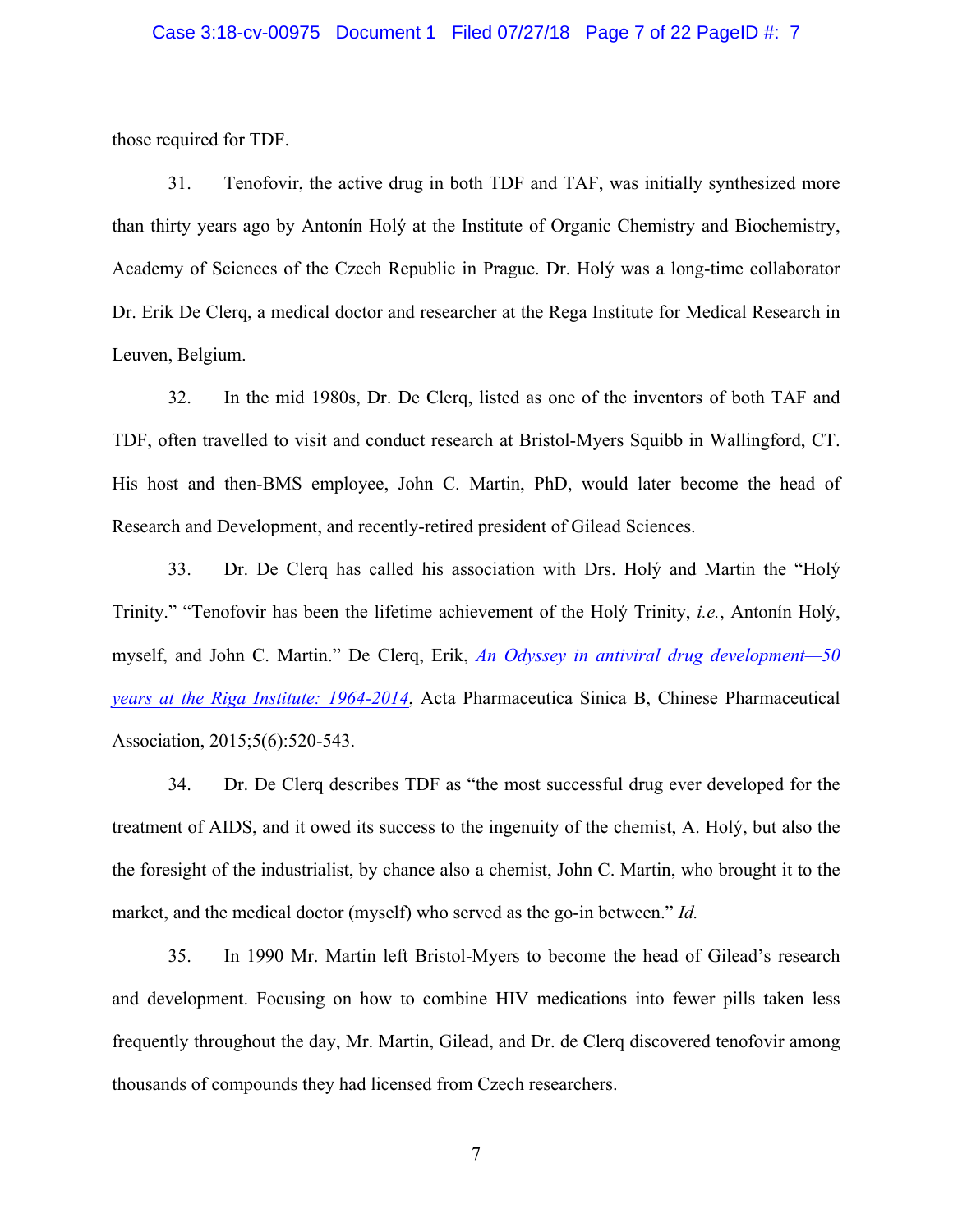36. Gilead purchased the right to sell tenofovir in 1997.

37. While a powerful antiviral medication, tenofovir was never considered a medical breakthrough and had to be administered intravenously. To be able to market and sell tenofovir, as a one-pill per day, convenient treatment regimen, Gilead would need to develop prodrug formulations that could deliver the drug to the body in one pill and in a useable form.

38. After testing various prodrug forms, sometime in 1997, Gilead had isolated and put both TDF and TAF through pre-clinical studies regarding their potency, efficacy, and cytotoxicity.

39. Gilead's testing and research showed that TAF had "a 10-fold increase in antiviral activity relative to TDF and a 200-fold increase in plasma stability." "After 1 hour, [TAF] results in 10x and 30x the total intracellular concentration of [tenofovir]" as compared to TDF. "[TAF is] 2-3 orders of magnitude more potent than all other nucleosides or nucleotides."

40. A 1998 Gilead study conducted on beagles to analyze the oral administration of TAF confirmed these results. The TAF given to the beagles "result [ed] in a  $\sim$ 21-fold increase in [tenofovir exposure] as compared to [TDF]."

41. By July 21, 2000, more than a year before Viread (the first TDF-containing drug Gilead brought to market, and a predecessor and parent drug of Truvada) obtained FDA approval, Gilead submitted provisional patent applications to the U.S. and European Patent offices describing TAF, then called GS-7340, its enhanced uptake by target cells, reduced cytotoxicity, and superior stability and concentration compared to TDF. *See* United States Provisional Patent Application No. 60/220021; European Provisional Patent Application Number 01961695.2. The provisional patent applications cited Gilead research dating back to 1997 showing TAF was 2-3 times more potent than Truvada and that it could obtain concentrations of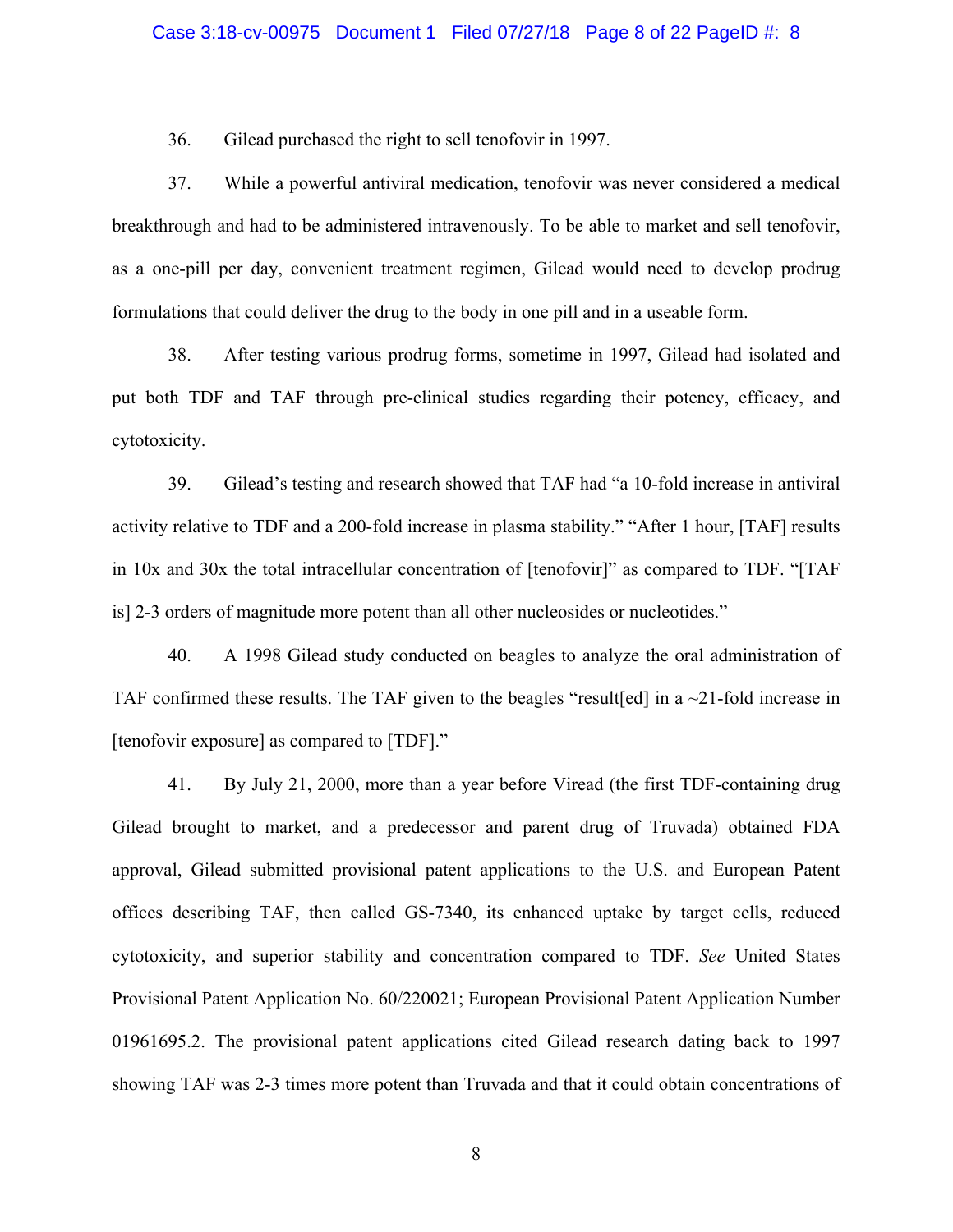#### Case 3:18-cv-00975 Document 1 Filed 07/27/18 Page 9 of 22 PageID #: 9

tenofovir in target cells that were ten to thirty times higher than those attainable with Truvada. "As shown, [TAF is] 2-3 orders of magnitude more potent than all other nucleotides or nucleosides."

42. As TDF entered clinical trials, Gilead's scientists published research on TAF's superior profile:

- a. TAF "demonstrated good bioavailability" and rapid and efficient conversion into the active drug resulting in high concentrations of tenofovir in target cells.
- b. Because TDF "is highly susceptible to hepatic and blood esterases which limits its persistence in plasma and ability to interact directly with target cells," researchers "sought to overcome this limitation with the development of a prodrug [TAF] which is stable in blood."
- c. Levels of tenofovir in target cells after "incubation with [TAF] were about 10-fold and 30-fold greater than those after incubation with [TDF]."
- d. "[H]igh intracellular levels of [tenofovir] should be an important indicator of greater clinical efficacy of [TAF]."

43. Gilead's research also showed that the TAF design was so efficient at delivering tenofovir to the body, it was virtually undetectable as TAF after it had been metabolized. By contrast, TDF in its prodrug form remained detectable in plasma, a marker of potential toxic exposure to non-target cells and sites. TAF's greater efficiency would require much lower doses of it to be effective.

44. In May 2001, after demonstrating TAF's greater potency, concentration, efficacy, and bioavailability, Gilead submitted its TDF design to the FDA for accelerated approval under 21 CFR 314.108(b)(2).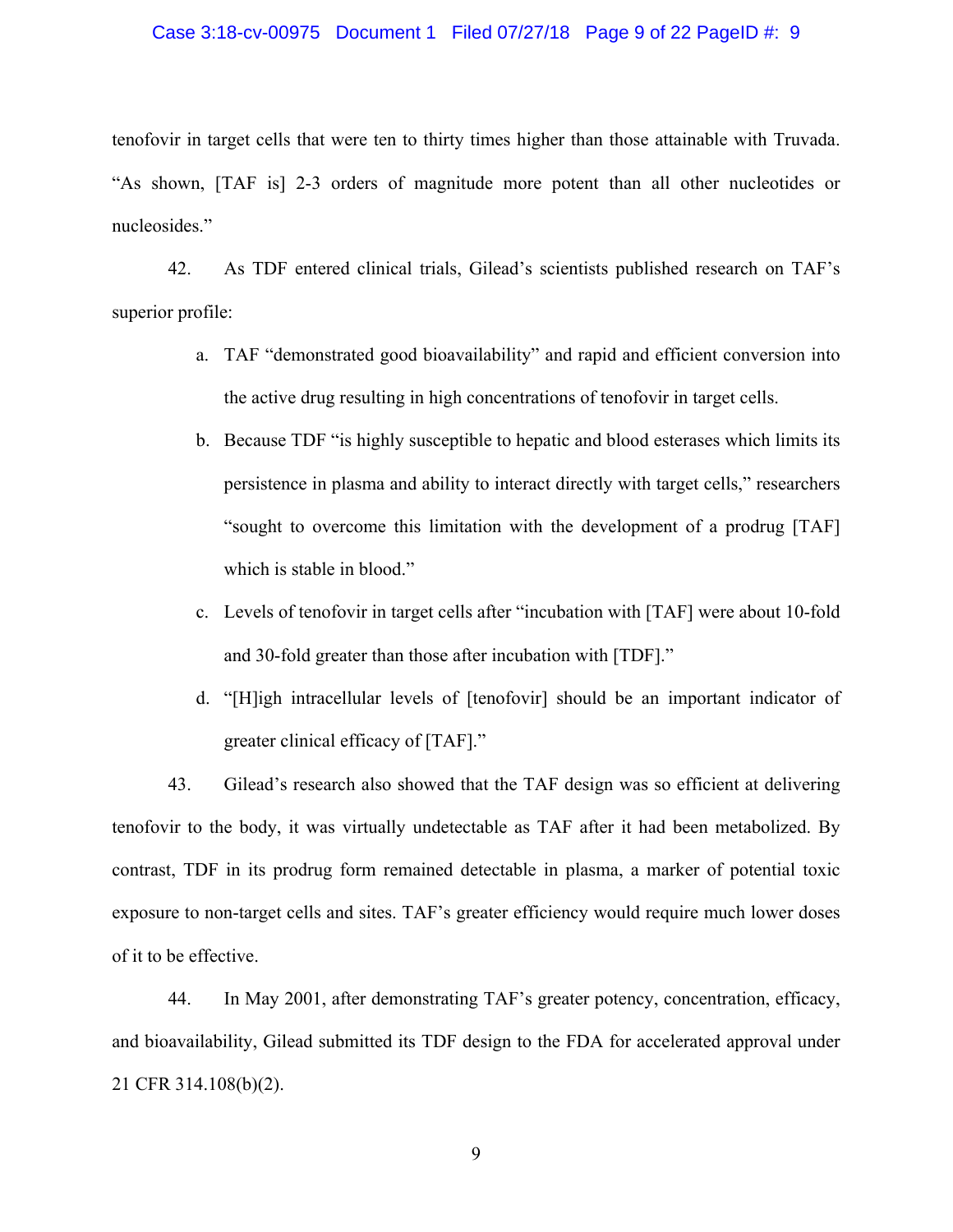#### Case 3:18-cv-00975 Document 1 Filed 07/27/18 Page 10 of 22 PageID #: 10

45. The approval process showed Gilead repeatedly defending TDF's weaknesses. The FDA repeatedly asked Gilead to conduct more studies and provide more data on TDF's risk of toxicity to bones and kidneys, the FDA's Division of Antiviral Products at one point "stressed to the applicant [Gilead] that they should be forthcoming with all tenofovir data."

46. Gilead submitted TDF for approval as Viread on the basis of two incomplete clinical trials conducted on treatment-experienced populations. While animal toxicology studies of TDF had shown that bones and kidneys were target organs of toxicity and that the toxicity caused decreased bone mineral density and osteomalacia, Gilead's clinical trials collected only limited data related to bone metabolism or kidney toxicity.

47. In the course of pre-approval meetings for Viread, Gilead fought to have the FDA agree with its belief that "there is no evidence that tenofovir has a direct effect on bone." But, the FDA had documented sixteen bone fractures in clinical testing, and noted Gilead had documented fifteen. The individual bone fracture data was omitted from Viread's package insert.

48. Viread was approved for sale on October 26, 2001.

49. Viread began almost immediately to take over the market for antiviral medications treating HIV infection. Sales grew from \$225 million in 2001 to nearly \$4 billion in 2008.

50. As Viread continued to corner the market, Gilead ignored the risks TDF continued to present and put its TAF design and research on the shelf to focus on promoting, selling, and making a profit from Truvada.

51. In April 2002, as prescriptions for TDF were growing along with Gilead's market share, Gilead's research continued to confirm TAF's diminished toxicity and TDF's verified risks to bone and kidneys. But, Gilead did not publish this research, did not conduct clinical trials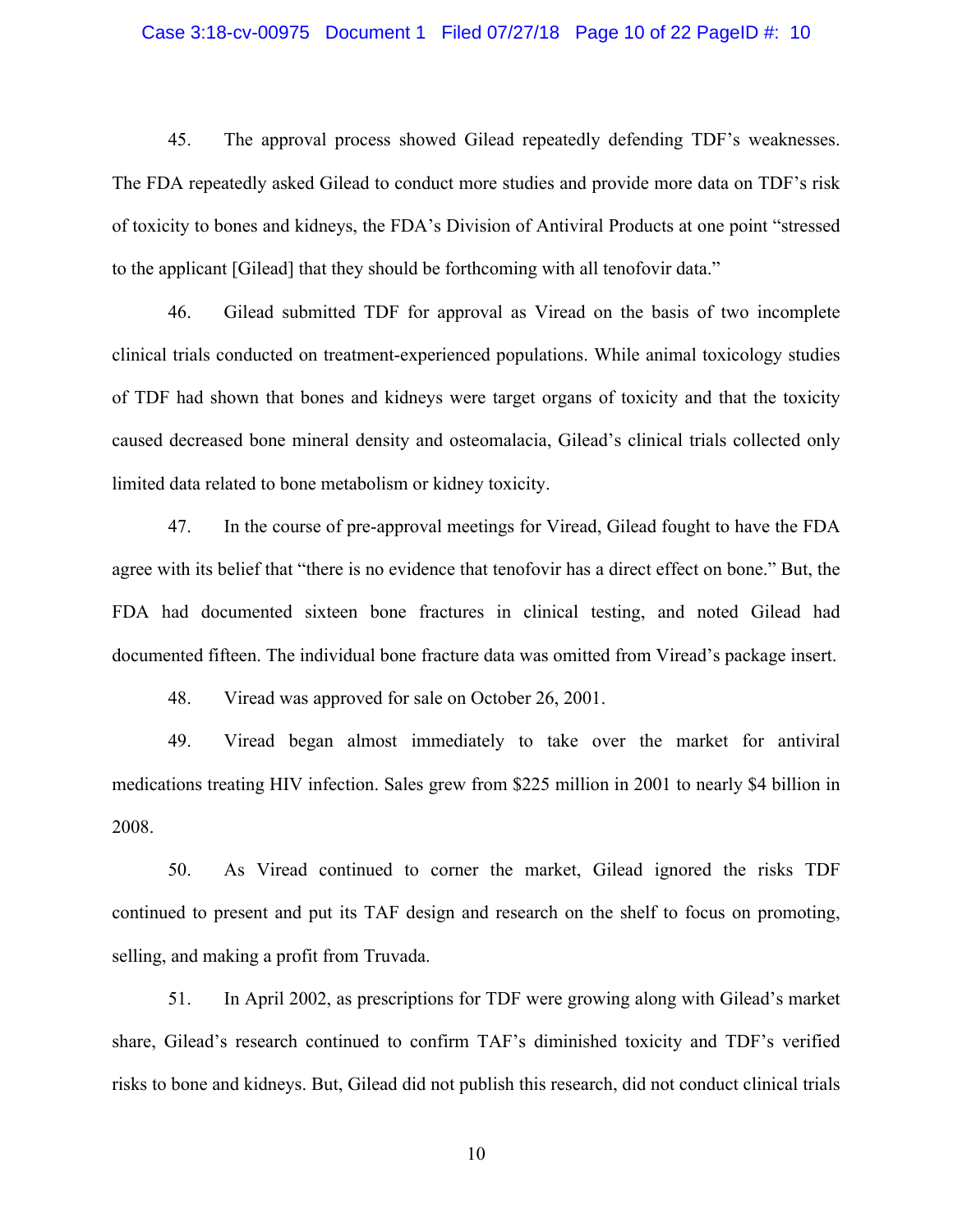#### Case 3:18-cv-00975 Document 1 Filed 07/27/18 Page 11 of 22 PageID #: 11

of TAF, did not change its prescribing information, and did not instruct its sales representatives to begin informing doctors that the toxicities associated with TDF could be eliminated with a new, better drug.

52. Gilead failed to take any of these steps because TDF sales were booming and Truvada had begun to corner the market in antiviral treatments for HIV. Further, by keeping TDF as the focus of its antiviral offerings, Gilead knew it would reap future profits when it combined TDF with other patent-protected drugs to create newly-protected combination drugs that would prolong Gilead's ability to charge monopoly prices on TDF-containing drugs.

53. In late 2003, with full knowledge that TAF was a safer and more effective design alternative, Gilead prepared another application to the FDA for a TDF drug, Truvada—the first TDF-combination drug it would use to extend the profitability of its TDF patent.<sup>2</sup> At this time, Gilead's own clinical studies continued to show that TDF presented toxicity risks to kidneys and bones.

54. Truvada, the medication Mr. Pierot was prescribed, is a fixed-dose combination pill consisting of TDF and emtricitabine, another NRTI developed by Gilead that had been approved for sale on July 2, 2003.

55. Truvada was approved for sale on August 2, 2004.

56. In spite of the clear and growing need to investigate and mitigate the risks associated with TDF, in October 2004, Gilead's CEO John C. Martin suddenly announced, "the company is discontinuing its development program" for TAF.

57. Although Gilead withdrew TAF from clinical development, it continued its

 $2$  Truvada consists of three different fixed-dose combinations of tenofovir delivered as TDF combined with emtricitabine, a nucleoside antiviral.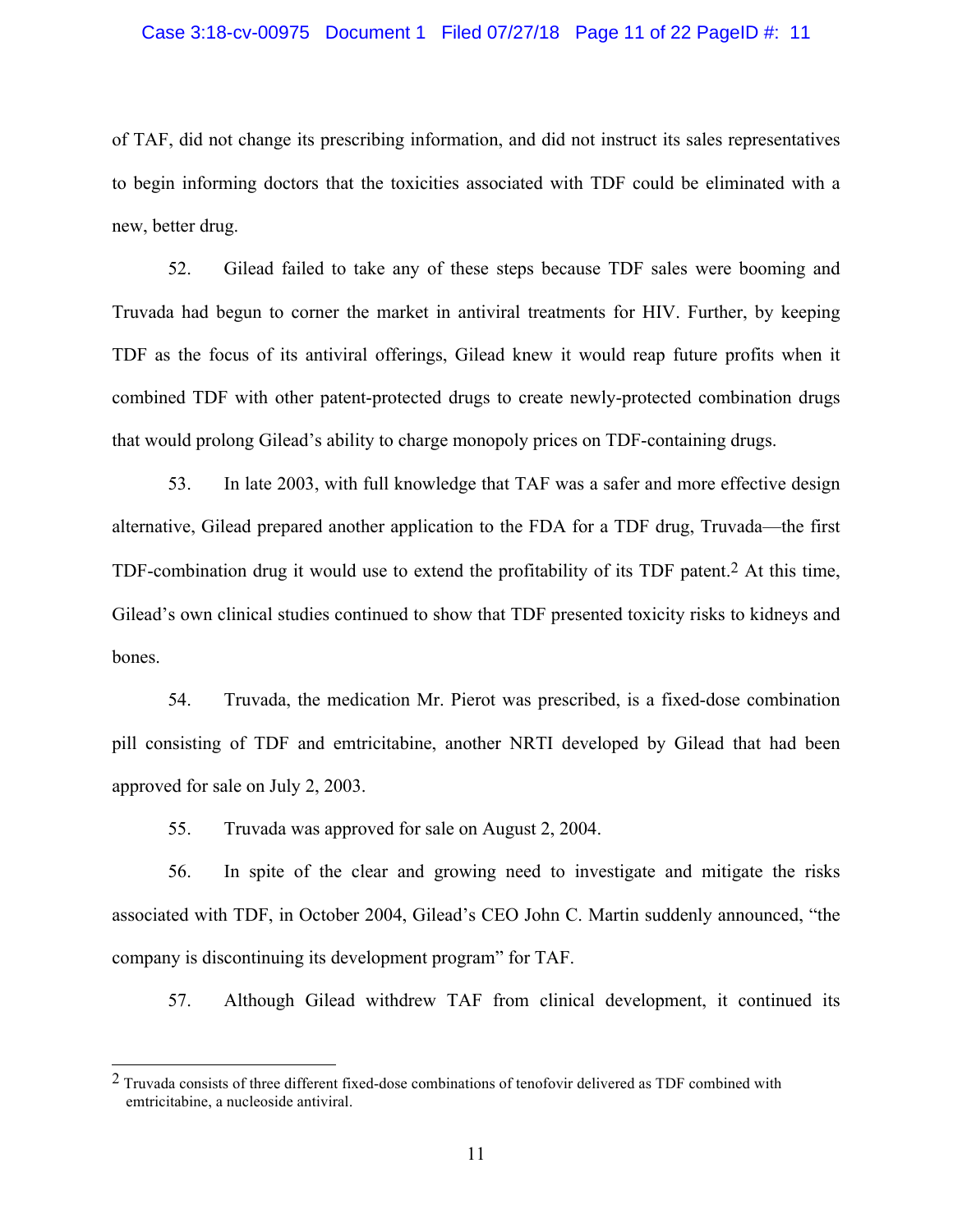#### Case 3:18-cv-00975 Document 1 Filed 07/27/18 Page 12 of 22 PageID #: 12

financial development of the compound and between October 2004 and May 2005, Gilead secured its interest in the superior prodrug and applied for seven patents associated with TAF.

58. As TAF sat on the shelf, Gilead continued to combine TDF with other drugs in order to further extend its monopoly profits and market share.

59. On July 12, 2006, the TDF-combination pill Atripla was approved for sale. Atripla had over \$2.2B in U.S. sales in 2015.

60. On August 10, 2011, the TDF-combination pill Complera was approved for sale. Complera had almost \$800M in U.S. sales in 2015.

61. On July 16, 2012, the TDF-combination pill Truvada was given an additional indication and approved for sale to non-HIV infected patients as part of a pre-exposure prophylaxis program designed to prevent the contraction and spread of the virus. Truvada, for both indications, earned over \$2B in 2015.

62. And on August 27, 2012, the TDF-combination pill Stribild was approved for sale. Stribild earned \$1.5B in sales in 2015.

63. Although it synthesized TAF in the late 1990s, put through pre-clinical testing in the 90s 2000, and 2001, and then patented in 2004 and 2005, Gilead did not apply for approval from the FDA to sell a TAF-containing drug until November 5, 2014.

64. Indeed, the first TAF-containing drug, Genvoya, was not released for sale until November 5, 2015. Gilead's patent on Truvada was set to expire just more than a year later, in 2017.

65. Gilead's tactics have allowed it to reap outsized profits. In 2015, Gilead was able to earn 90% Non-GAAP Product Gross Margins. Gilead's tactics have led the New York Times to comment, "Gilead now is faced with figuring out *what to do with all the cash it is*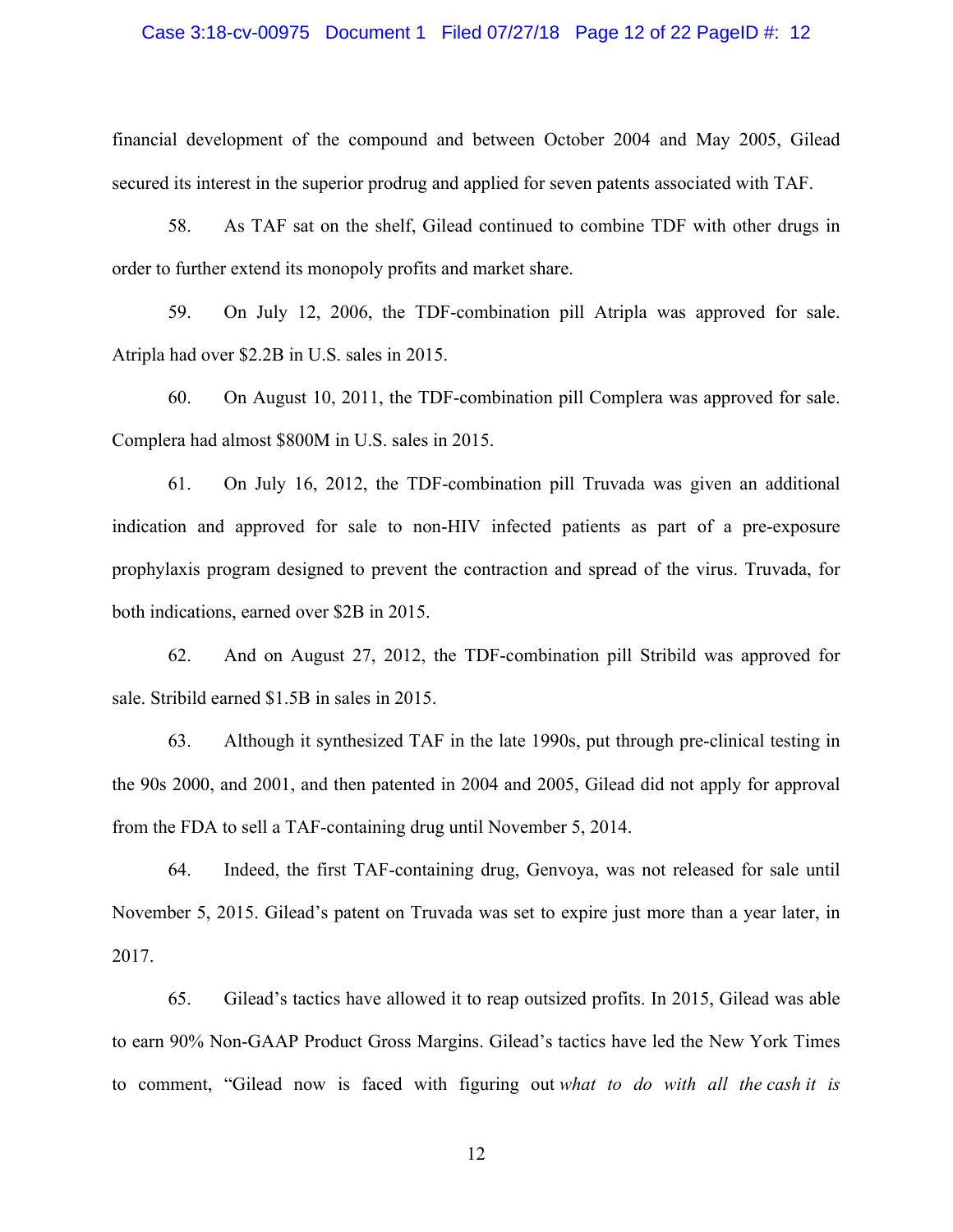*generating*."3

66. Gilead's high profits come from the steep costs of its drugs. High prices of drugs such as Gilead's Viread (\$10,848) and Truvada (\$18,456 per year) limit patient access either through exorbitant out of pocket-costs or co-pays, limitations in existing insurance, and rationing of these high-priced pills.

67. In its 2015 earnings Guidance, Gilead stated that it anticipated spending between 2.8 and 3 billion dollars on research and development, while earning a profit of roughly 18 billion dollars.

68. Not only did Gilead hide a safer alternative design in an attempt to push other designs out of the market, it also failed to adequately warn Mr. Pierot and his doctors about the side effects associated with Truvada's toxicity.

69. All TDF-containing medications have package inserts and labeling based on Viread's original package insert. Truvada's package insert does not adequately warn of the risks of bone and kidney toxicity, chronic kidney disease, bone mineral density loss, bone necrosis, or fractures to patients without prior bone or kidney issues.

70. TDF-related patient information sheets suffer from the same inadequacy and tell patients only that they should inform their doctor if they have any pre-existing kidney or bone problems.

71. No TDF package insert or patient information sheet warns of the risk for bone necrosis, fracture or bone breaks.

72. In addition to failing to adequately warn Mr. Pierot or his doctors of the risks to bones and kidneys associated with TDF, Gilead has engaged in an extensive overmarketing

 <sup>3</sup> Andrew Pollack, *Sales of Solvadi, New Gilead Hepatitis C Drug, Soar to \$10.3 Billion,* NEW YORK TIMES (February 4, 2015) (emphasis added).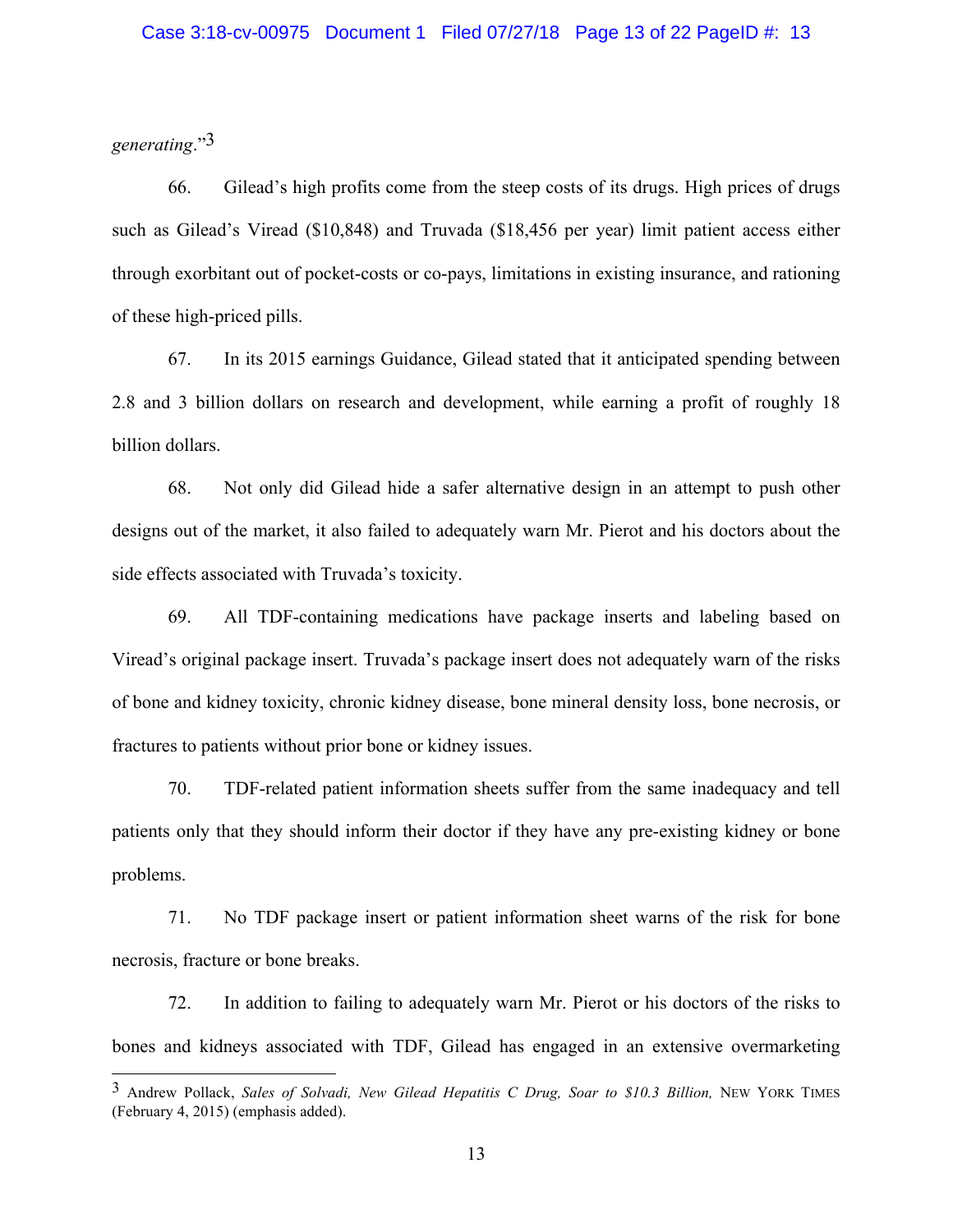#### Case 3:18-cv-00975 Document 1 Filed 07/27/18 Page 14 of 22 PageID #: 14

campaign. As early as 2001, right after Viread's FDA approval, Gilead affirmatively and publicly misrepresented TDF's safety profile through its sales representatives and CEO, claiming that TDF was a "miracle drug," had "no toxicities," was "benign," and "extremely safe."

73. Gilead's CEO at the time, Dr. John C. Martin, would often refer to TDF as a miracle drug at sales meetings. He did so because of his stated belief that Gilead needed to overcome the perception in the medical community that Viread was like Gilead's previous HIV drugs and would likely cause kidney damage.

74. Even after Gilead was reprimanded by the FDA in 2002 and 2003 for falsely claiming TDF had no toxicities and bore no risk to a patient's kidneys or bones, Gilead continued to misrepresent the risks through its Viread prescription inserts and patient information sheets, which similarly downplayed the risks and misrepresented that toxicity, bone, or kidney damage was primarily a risk for patients with pre-existing kidney or bone issues.

75. Gilead made these misrepresentations even though it knew TDF had a high potential for toxicity and loss of bone mineral density in all patients. In its early stages of development, TDF animal toxicology studies showed that the bones and kidneys were the target organs for toxicity and that the bone toxicities included osteomalacia and decreases in bone mineral density.

76. Clinical studies and adverse event reports from as early as 2001 and 2002 document severe renal deficiencies and toxicity in patients without any history of kidney problems. A 2003 case report found fatal renal insufficiency in a patient with only mild previous renal impairment. And studies as early as 2002 associate TDF with acute decreases in bone mineral density and bone loss.

77. Again, while Gilead's CEO was claiming TDF was a risk-free, miracle drug,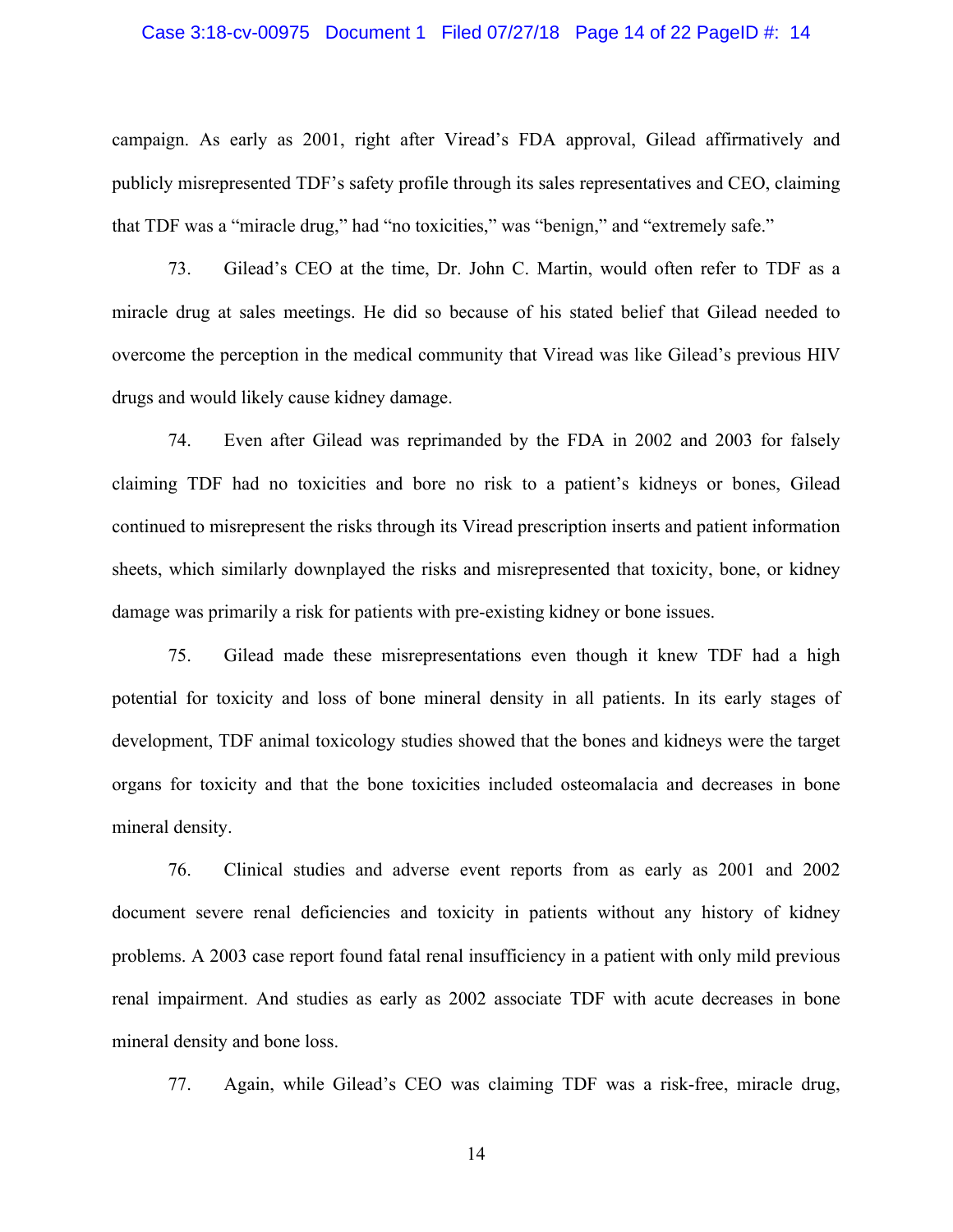#### Case 3:18-cv-00975 Document 1 Filed 07/27/18 Page 15 of 22 PageID #: 15

reports and studies advised monitoring patients closely for early signs of toxicity, kidney failure, or bone mineral density loss, even several months after initiation of treatment and further recommended discontinuing treatment as soon as possible to avoid the risk of permanent changes or damage.

78. Gilead knew that TDF toxicity led to kidney and bone damage, even in patients without pre-existing kidney or bone issues. Gilead had a duty to share its exclusive knowledge of the risks and adequately warn of any known or scientifically knowable risks associated with the use of TDF. Instead, Gilead misrepresented the safety and benefits of TDF and failed to provide prescribing physicians and their patients, including Plaintiff and his doctors, with the information they needed to safely and reasonably prescribe and take Gilead's drugs.

79. Gilead had a duty to design Truvada in a manner that was not unreasonably dangerous. Instead, Gilead designed Truvada with the prodrug TDF, a design it knew caused bone and kidney damage, so that they could maximize their profits and monopoly on TDF.

80. Plaintiff seeks general and punitive damages and seeks to hold Gilead accountable for its malicious and profit-driven refusal to design Truvada in a safe and effective manner.

#### **FRAUDULENT CONCEALMENT AND TOLLING**

81. Plaintiff incorporates by reference each and every allegation made above, as if set forth fully here.

82. The running of any prescriptive period has been tolled by reason of Defendant's fraudulent concealment. Defendant, through its affirmative misrepresentations and omissions, actively concealed from Plaintiff, Christopher Pierot, and his physician(s) the true risks associated with the use of Truvada.

83. As a result of Defendant's actions, Plaintiff and his physician(s) were unaware,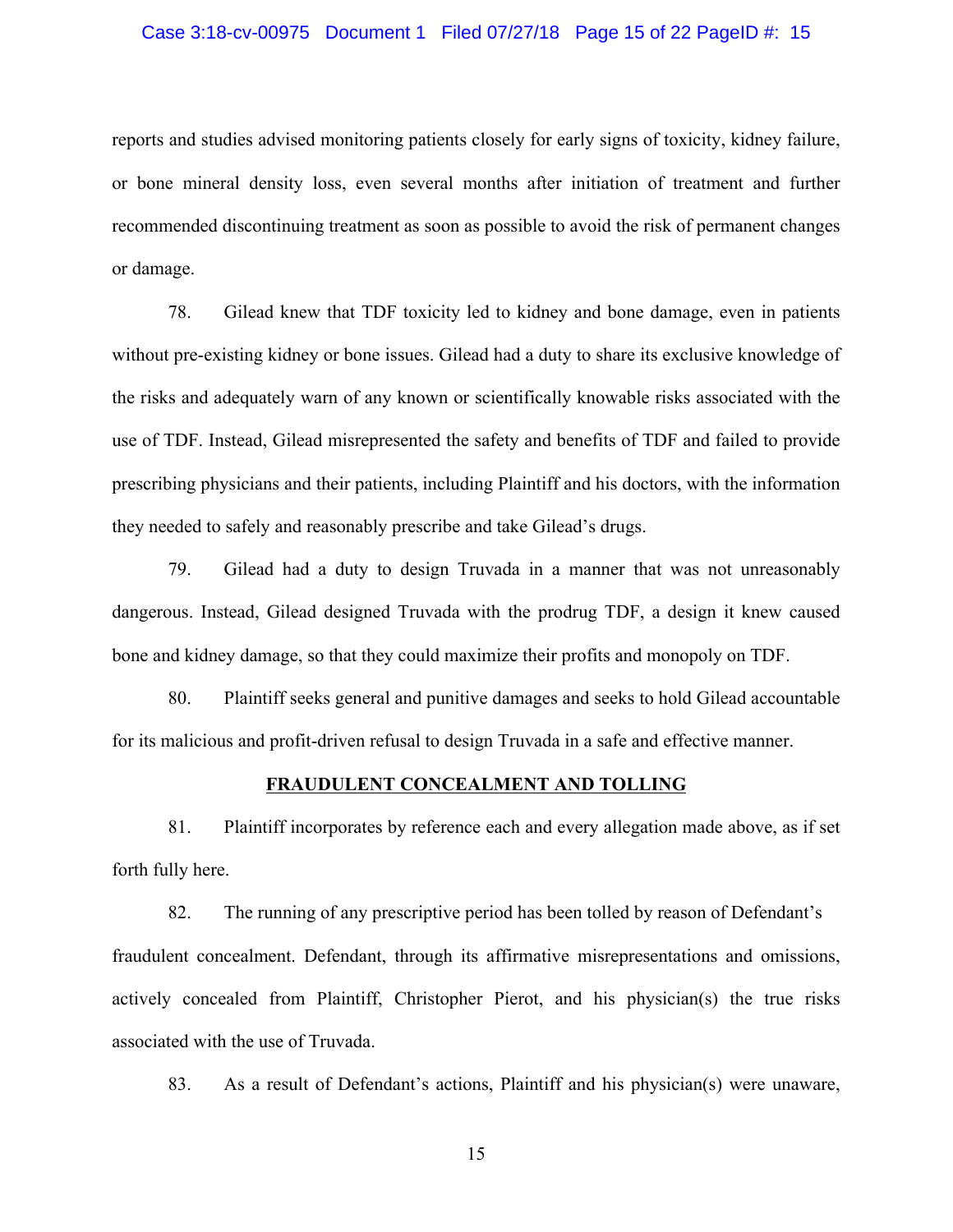#### Case 3:18-cv-00975 Document 1 Filed 07/27/18 Page 16 of 22 PageID #: 16

and could not reasonably have known or have learned through reasonable diligence, that he had been exposed to the risks alleged herein and that those risks were the direct and proximate result of Defendant's acts and omissions.

### **COUNT ONE LOUISIANA PRODCUTS LIABILITY ACT DESIGN DEFECT LSA R.S. 9:2800.56**

84. Plaintiff incorporates by reference each and every allegation made above, as if set forth fully here.

85. At all times material to this action, Defendant was responsible for designing, developing, manufacturing, testing, packaging, promoting, marketing, distributing, labeling, and/or selling its prescription drug Truvada.

86. Truvada was expected to, and did, reach the intended consumers, handlers, and persons coming into contact with the product without substantial change in the condition in which it was produced, manufactured, sold, distributed, labeled, and marketed by Defendant.

87. Truvada is defective and unreasonably dangerous because both before FDA approval and at the time it left Gilead's control, Gilead knew that a Truvada designed with TAF was capable of preventing Plaintiff's bone mineral density loss, bone necrosis, and hip replacement.

88. In the alternative, Truvada is defective and unreasonably dangerous because both before FDA approval and at the time it left Gilead's control, there were other, safer antiviral medications that Plaintiff's doctors could have prescribed.

89. Truvada is further defective and unreasonably dangerous because the risk, danger, and gravity of bone mineral density loss, bone necrosis, and/or bone fracture, far outweighed any adverse effects on the utility of Truvada and far outweighed any possible burden on Gilead in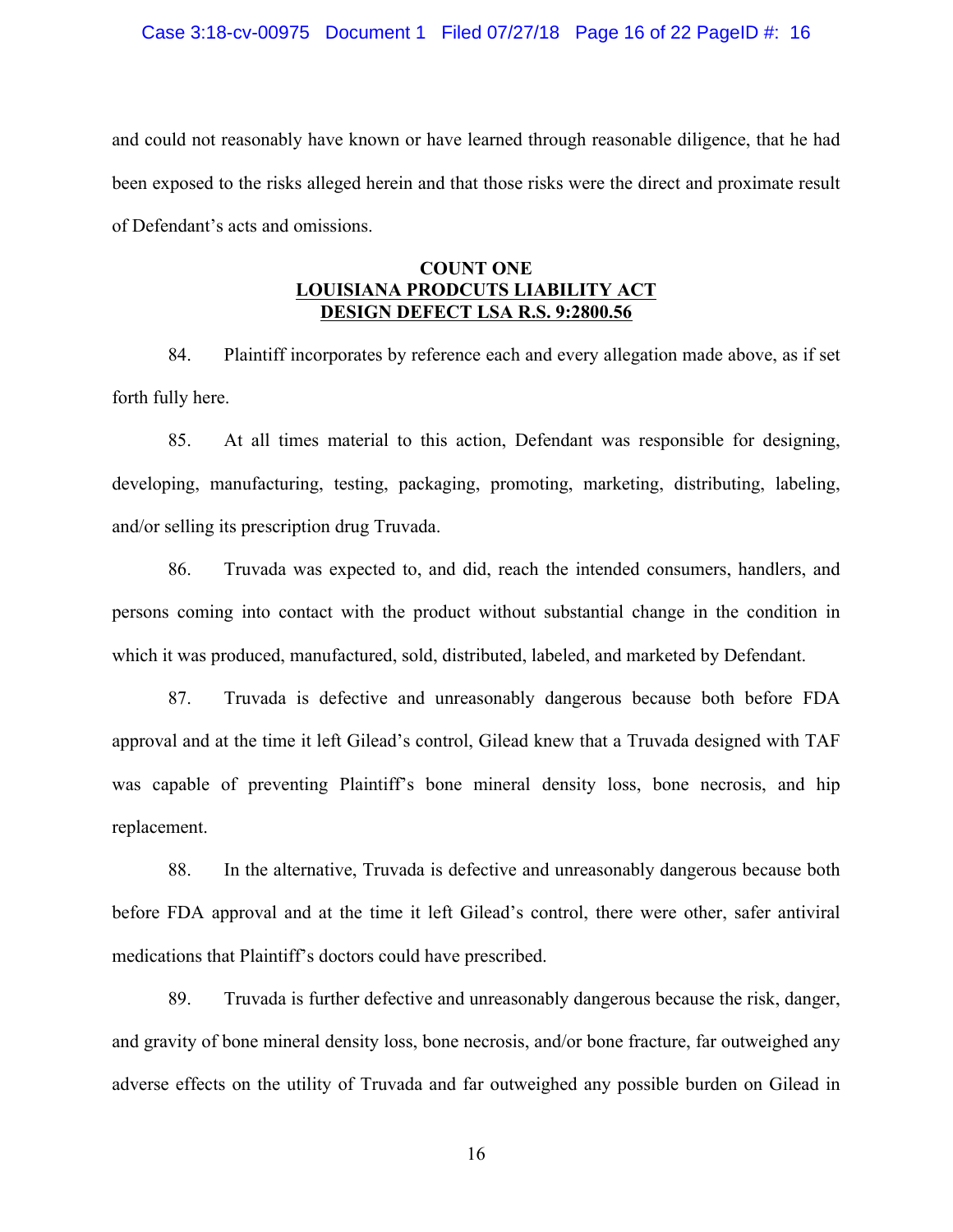#### Case 3:18-cv-00975 Document 1 Filed 07/27/18 Page 17 of 22 PageID #: 17

adopting the alternative design.

90. In addition, at the time the Truvada used by Plaintiff left Defendant's control, there were other practical and feasible alternative designs that would have prevented and/or significantly reduced the risk of Mr. Pierot's injuries without impairing the reasonably anticipated or intend function of the product. These safer alternatives designs were economically and technologically feasible, and also would have prevented or significantly reduced the risk of Mr. Pierot's injuries without substantially impairing the product's utility.

91. As a direct and proximate result of Truvada's defective design, Plaintiff has suffered and will continue to suffer severe and permanent injury and/or damage.

# **COUNT TWO LOUISIANA PRODCUTS LIABILITY ACT INADEQUATE WARNING LSA R.S. 9:2800.57**

92. Plaintiff incorporates by reference each and every allegation made above, as if set forth fully here.

93. Defendant researched, tested, developed, designed, licensed, manufactured, packaged, labeled, distributed, sold, marketed, and/or introduced Truvada into the stream of commerce, and in the course of the same, directly advertised or marketed Truvada to consumers or persons responsible for consumers, and therefore, had a duty to both Mr. Christopher Pierot directly and his physician(s) to warn of risks associated with the use of the product.

94. Defendant had a duty to warn of adverse drug reactions, which they knew or had reason to know can be caused by the use of Truvada and/or are associated with the use of Truvada.

95. The Truvada manufactured and/or supplied by Defendant was defective due to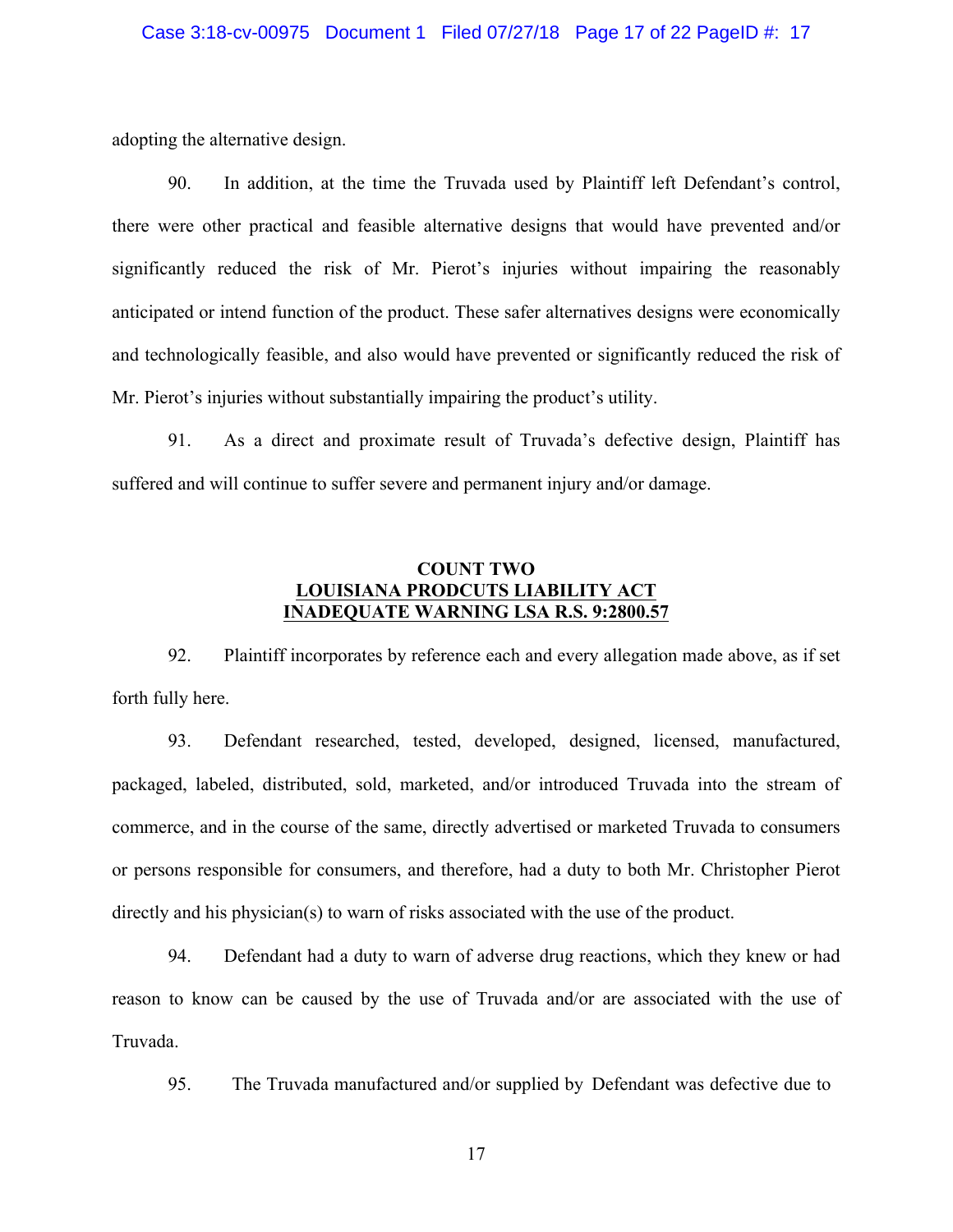#### Case 3:18-cv-00975 Document 1 Filed 07/27/18 Page 18 of 22 PageID #: 18

inadequate post-marketing warnings and/or instructions because, after Defendant knew or should have known of the risks of bone mineral density loss, bone necrosis, and/or hip replacement from Truvada use, they failed to provide adequate warnings to consumers of the product, including Plaintiff and Plaintiff's physician(s), and continued to aggressively promote Truvada as safe for kidneys and bones.

96. Due to the inadequate warnings regarding the risk of bone mineral density loss, bone necrosis, and/or bone fracture in patients without a history of bone problems, Truvada was in a defective condition and unreasonably dangerous at the time that it left Defendant's control.

97. Defendant failed to adequately warn Plaintiff and Plaintiff's prescribing physician(s) of human and animal results in preclinical studies linking Truvada to bone toxicity and bone mineral density loss in patients with no prior bone issues.

98. Had Plaintiff been adequately warned of the side effects of the Defendant's Truvada, Plaintiff would not have purchased or taken Truvada and could have chosen to request other treatments or prescription medications.

99. Upon information and belief, had Plaintiff's prescribing physician(s) been adequately warned of the potential side effects of the Defendant's Truvada, Plaintiff's prescribing physician(s) would have discussed the risk of bone mineral density loss with Plaintiff and/or would not have prescribed it.

100. As a foreseeable and proximate result of the aforementioned wrongful acts and omissions of Defendant, Plaintiff was caused to suffer from the aforementioned injuries and damages.

### **COUNT THREE LOUISIANA PRODCUTS LIABILITY ACT BREACH OF EXPRESS WARRANTY LA. R.S. 9:2800.58**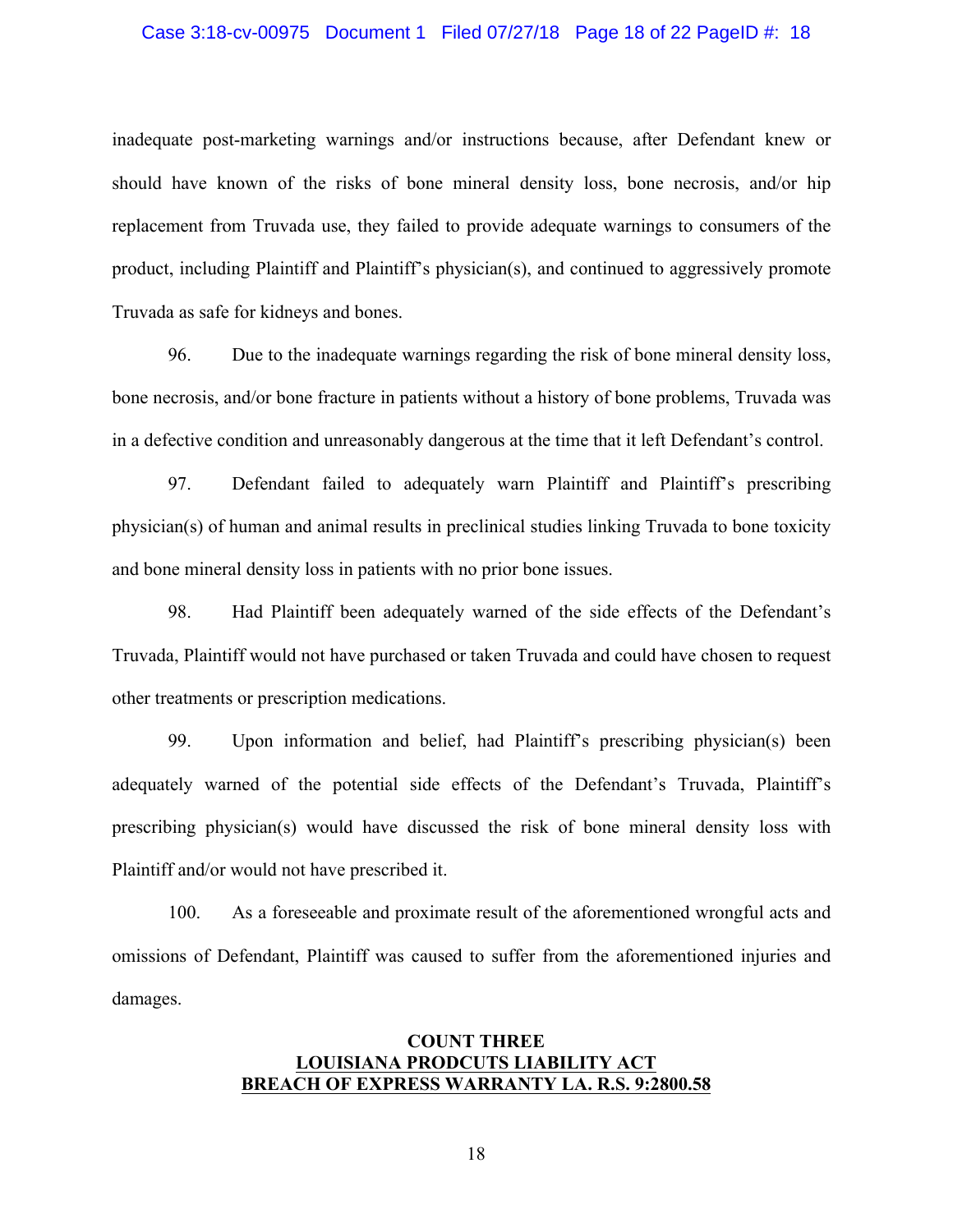#### Case 3:18-cv-00975 Document 1 Filed 07/27/18 Page 19 of 22 PageID #: 19

101. Plaintiff incorporates by reference each and every allegation made above, as if set forth fully here.

102. Defendant expressly warranted that Truvada was safe for its intended use and as otherwise described in this Complaint. Truvada did not conform to these express representations, including, but not limited to, the representation that it was well accepted in patient and animal studies, the representation that it was safe, and the representation that it did not have high and/or unacceptable levels of permanent bone mineral density loss, bone necrosis, and/or bone fracture, and that it would improve health, maintain health, and potentially prolong life.

103. These express warranties represented by the Defendant were a part of the basis for Plaintiff's use of Truvada and Plaintiff and/or his physician relied on these warranties in deciding to use Truvada.

104. At the time it made the express warranties, the Defendant had knowledge of the purpose for which the Truvada was to be used and warrantied it to be in all respects safe, effective, and proper for such purpose.

105. Truvada does not conform to these express representations because Truvada is not safe or effective and may produce serious side effects, including, among other things, bone mineral density loss, bone necrosis, and/or bone fracture.

106. As a result of the foregoing breach of express warranties Christopher Pierot was caused to suffer bone mineral density loss, bone necrosis, and a double hip replacement, as well as other severe and personal injuries which were permanent and lasting in nature, physical pain and mental anguish, including diminished enjoyment of life, and any and all life complications caused by Plaintiff's bone mineral density loss, bone necrosis, and a double hip replacement.

### **COUNT FOUR BREACH OF WARRANTY IN REDHIBITION**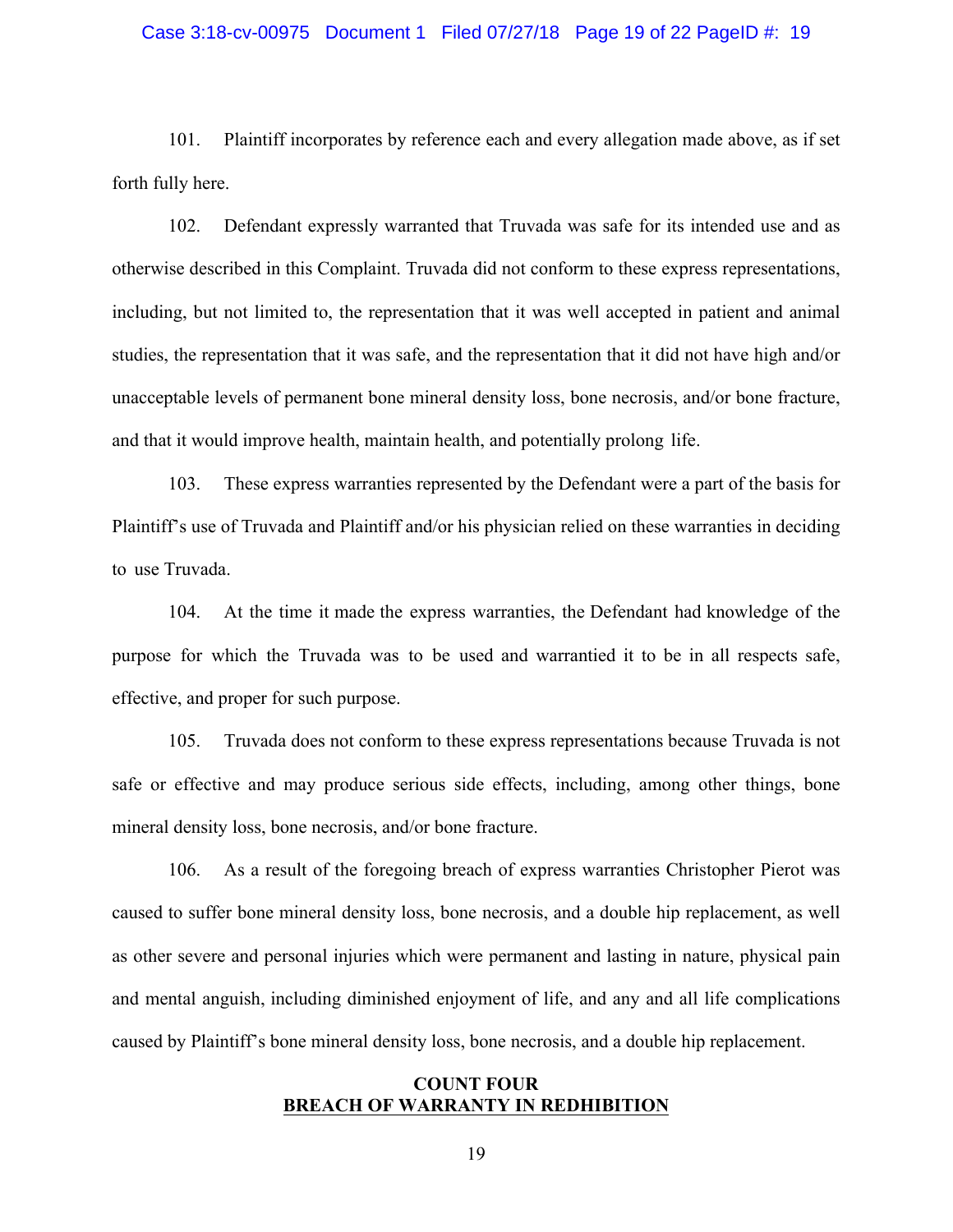#### Case 3:18-cv-00975 Document 1 Filed 07/27/18 Page 20 of 22 PageID #: 20

107. Plaintiff incorporates by reference each and every allegation made above, as if set forth fully here.

108. Truvada contains a vice or defect which renders it useless or its use so inconvenient that consumers would not have purchased it had they known about the vice or defect.

109. Pursuant to Louisiana Civil Code article 2520, a seller warrants the buyer against redhibitory defects, or vices, in the thing sold.

110. In accordance with Louisiana Civil Code article 2545, a manufacturer of a product, such as Gilead is of Truvada, is deemed to be aware of its redhibitory defects.

111. Truvada possesses a redhibitory defect because it was not manufactured and/or marketed in accordance with industry standards and/or is unreasonably dangerous, as described above. This defect renders Truvada so useless or inconvenient that it must be presumed that had Plaintiff or his physician known of the defect, he would not have been prescribed or ingested Truvada.

112. Defendant was aware of the substantial risks from using Truvada but failed to fully disclose those risks to the Plaintiff or his physicians.

113. Had Plaintiff or his physicians been made aware of the defects contained in Truvada, he would not have purchased Truvada. This characteristic rendered Truvada unfit for its intended purposes.

114. Defendant is liable to Plaintiff under the theory of redhibition as a consequence of the sale to Plaintiff of a product unfit for its intended use.

115. Plaintiff is entitled to the return of purchase price paid, including, but not limited to, insurance co-payments, interest on these amounts from the date of purchase, attorneys' fees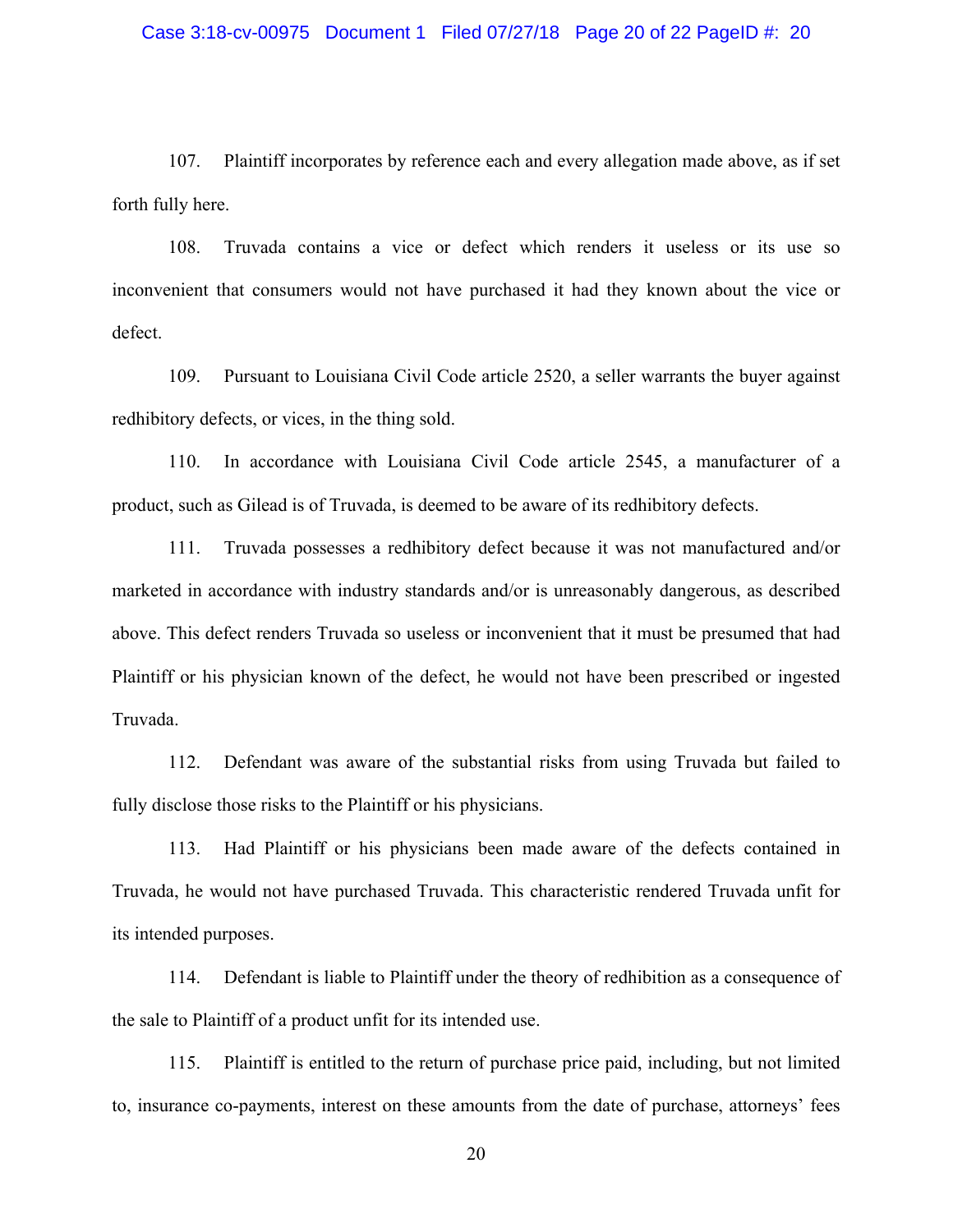#### Case 3:18-cv-00975 Document 1 Filed 07/27/18 Page 21 of 22 PageID #: 21

and costs, pecuniary and non-pecuniary damages, as well as any other legal and equitable relief to which Plaintiff may be entitled.

#### **DAMAGES**

116. As a result of Gilead's acts, omissions, and failures described herein, Plaintiff Christopher Pierot has sustained substantial injuries, permanent disability, and damages, including, but not limited to, severe and permanent bodily injury.

117. As a result of his injuries, Mr. Pierot has and will sustain the following nonexclusive damages: physical injuries; past, present and future emotional distress; loss of enjoyment of life; past, present and future mental pain and suffering; inconvenience; past, present and future physical pain, suffering and disability; past, present and future medical expenses; economic damages; and other damages to be proven at the trial of this matter.

#### **PUNITIVE DAMAGES**

118. Defendant's conduct, as described above, was extreme, outrageous, oppressive, fraudulent, and/or malicious. Defendant risked the lives of consumers and users of their products, including Plaintiff, with knowledge of the safety and efficacy problems and suppressed this knowledge from the general public in order to protect its monopoly profits and continue to corner the market for antiviral medication. Defendant made conscious decisions not to redesign, re-label, warn or inform the unsuspecting consuming public. Defendant made conscious decisions to withhold a safer and more effective design.

### **PRAYER FOR RELIEF**

WHEREFORE, Plaintiff respectfully requests this Court enter an Order and Judgment against Defendant for:

a. Past medical and incidental expenses, according to proof;